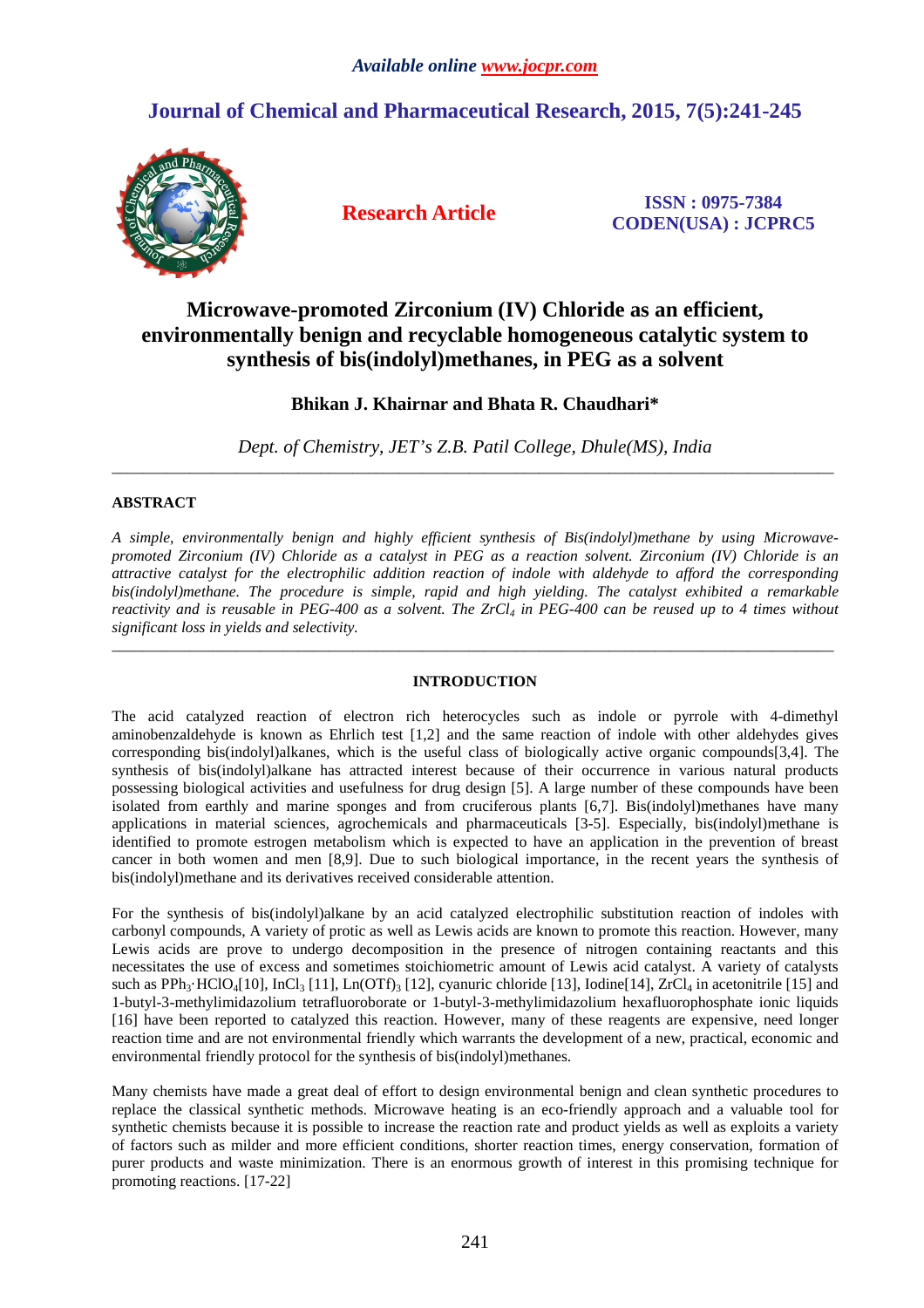On the other hand, the development of green and clean synthetic methods, those involving solvent-free or the use of alternative solvents, such as water, ionic liquids and polyethylene glycol (PEG), has increased in recent years. [23- 27] solvents play a critical role in mixing the ingredients to allow molecular interaction. Despite several advantages, the solvent-free methods are restricted to systems where at least one of the reagents is liquid at room temperature, whereas the use of ionic liquids, especially imidazolium systems with PF and BF anions, have some drawbacks,

*\_\_\_\_\_\_\_\_\_\_\_\_\_\_\_\_\_\_\_\_\_\_\_\_\_\_\_\_\_\_\_\_\_\_\_\_\_\_\_\_\_\_\_\_\_\_\_\_\_\_\_\_\_\_\_\_\_\_\_\_\_\_\_\_\_\_\_\_\_\_\_\_\_\_\_\_\_\_*

such as the high cost and liberation of hazardous HF during recycling and ionic liquids safety is still debated and the reactions in water do not give good yields because of the hydrophobic nature of the organic reactants. Thus, the use of PEG and other alternative non-volatile solvents has been shown as an attractive way to cleaner organic synthesis. Recently, polyethylene glycol is found to be an interesting recyclable and eco-friendly solvent system in synthetic chemistry for various organic transformations with unique properties such as thermal stability, commercial availability and immiscibility with a number of organic solvents. In general, PEG is an inexpensive, non-toxic and completely non-halogenated. Green synthetic routes are the main concern of the present century and current synthetic efforts are directed to achieve this goal. Certainly, there is increasing pressure on chemist to replace toxic catalyst and volatile solvents, Currently, PEG is finding extensive use in organic synthesis as it is a well-known green solvent and more suited to microwave irradiation. Also, the use of PEG under MW irradiation is reported in several organic reactions claiming green protocols.[28-31]

In conventional bis(indolyl)methane synthesis reaction highly toxic Lewis acid catalysts have been used and during aqueous reaction workup leave toxic gases which are released in to the environment. Due to the low cost and easy handling of zirconium chloride and the green nature of recyclable PEG encouraged us to combine them together and used their utility for the synthesis of bis(indolyl)methane.



**Scheme 1.Synthesis of Bis(indolyl)methane**

In continuation of our work on the development of useful synthetic methodologies for the carbon-carbon bond formation [32-34]and biologically active compound synthesis [35-38] reactions we have developed an environmentally benign and highly efficient synthesis of bis(indolyl)methane by using Zirconium (IV) Chloride as a catalyst in PEG as a reaction solvent under microwave irradiation(Scheme-1).However, to the best of our knowledge, no such recyclable Zirconium (IV) Chloride in PEG as a homogeneous catalytic system has been explored for the bis(indolyl)methane synthesis.

## **EXPERIMENTAL SECTION**

All chemicals and reagents required for the reactions were procured from Sigma-Aldrich and Loba chemicals with purity >98% and used without further purification. The products were characterized using 1H NMR, 13C NMR spectrometer with TMS as the internal standard. Column chromatography was performed on silica gel, Merck grade 60-120 mesh size. TLC was performed on 0.25 mm E. Merck precoated silica gel plates (60 F254). The compounds are already well known in the literature.

# **Typical procedure**

### **General procedure.**

A mixture of indole (2 mmol), aryl aldehyde (1 mmol) and  $ZrCl_4$  (5 mol%) in 3mL PEG-400 was taken in a round bottom flask fitted with a guard tube was subjected to domestic microwave (Kenstar, Microwave output 800W ±10%; microwave frequency 2450MHz ) irradiation for a 4 min. On completion of reaction (checked by TLC) chloroform (10 mL) was added and the reaction mixture was separated through separating funnel. The catalyst was washed with chloroform (2x10 mL). Removal of solvent from combined filtrate gave the residue, which was purified through a column of silica gel to afford pure bis(indolyl)alkane. The PEG and catalyst was recovered and recycled without affecting the yields of the products. The spectral data of some of the bis(indolyl)methane i**s**  summarized below.

#### **Spectroscopic data**

**3,3'-Bis(indolyl)-4-methylphenylmethane** (Table 2, Entry 2). mp 96 °C; (Lit (94-96 °C [15]); PMR (300 MHz, CDCl<sub>3</sub>): δ = 2.31(s,3H), 5.84(s,1H), 6.64(s, 2H), 6.85-7.40(m, 12H), 7.94(br s, 2H); CMR (75 MHz, CDCl<sub>3</sub>): δ= 136.7, 128.9, 127.1, 123.5, 121.9 119.9, 119.2, 110., 55.9, 39.8.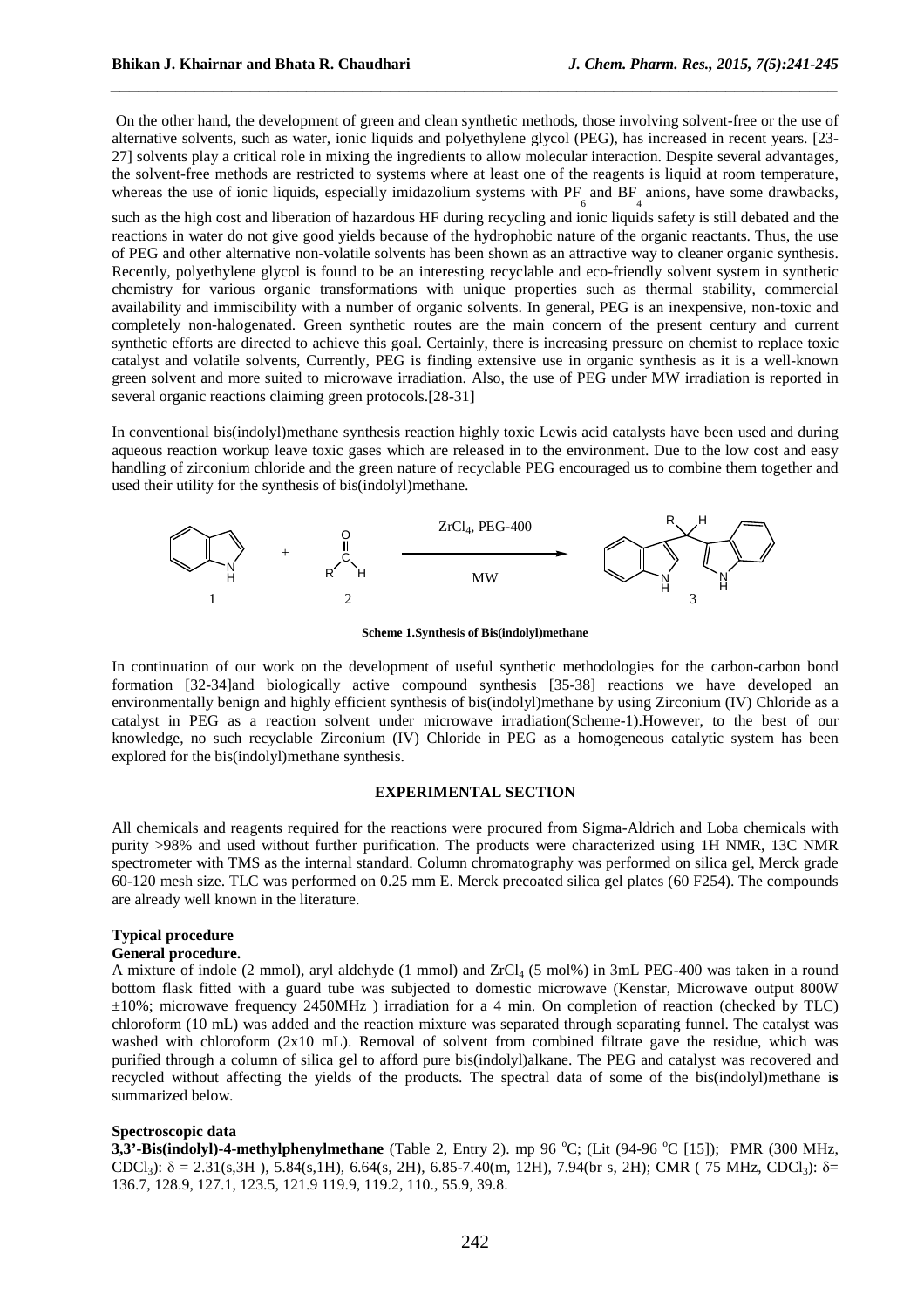**3,3'-Bis(indolyl)-4-chlorophenylmethane** (Table 2, Entry 4). mp 78 °C; (Lit. (76-77 °C [15]); PMR (300 MHz, CDCl<sub>3</sub>): $\delta$ = 5.88 (s, 1H), 6.63 (br s, 2H), 7.00-7.70(m, 12H), 7.92(br s, 2H); CMR ( 75 MHz, CDCl<sub>3</sub>):  $\delta$ = 136.7, 130.1, 128.1, 126.8, 123.5, 122, 119.8, 119.4, 119.3, 111, 39.8.

*\_\_\_\_\_\_\_\_\_\_\_\_\_\_\_\_\_\_\_\_\_\_\_\_\_\_\_\_\_\_\_\_\_\_\_\_\_\_\_\_\_\_\_\_\_\_\_\_\_\_\_\_\_\_\_\_\_\_\_\_\_\_\_\_\_\_\_\_\_\_\_\_\_\_\_\_\_\_*

**Bis-(4-Nitrophenylmethylene)-Bis-(1h-indole)** (Table 2, Entry 7): mp 218°C (Lit. (221-223 °C [15]); PMR (300 MHz, CDCl<sub>3</sub>): 5.92 (s, 1H), 6.63 (d, 2H), 6.94 (t, 2H), 7.10-7.31 (m, 6H), 7.43 (d, 2H), 7.96 (br s, 2H), 8.16 (d, 2H); CMR (75 MHz, CDCl<sub>3</sub>): 40.3, 111.3, 118.1, 119.4, 119.6, 122.5, 123.6, 126.5, 129.7, 136.7, 151.8.

# **RESULTS AND DISCUSSION**

At the onset of the research, we made a conscious effort to develop a catalytic system that would address the limitations of the previously reported Lewis acid-catalyzed bis(indolyl)methane synthesis reaction. During the preliminary studies indole (1) was reacted with benzaldehyde (2a) used as the model system in PEG under microwave irradiation. A series of experiments were performed to optimize various reaction parameters, such as the catalyst, catalyst loading and time (Tables 1). Initially we screened various Lewis acid catalysts such as FeCl<sub>3</sub>.6H<sub>2</sub>O,  $SnCl<sub>4</sub>$ ,  $AlCl<sub>3</sub>$ ,  $ZrCl<sub>4</sub>$  and  $ZnCl<sub>2</sub>$  (Table 1, entries1–5). Among the catalysts examined,  $ZrCl<sub>4</sub>$  was found to be the best, providing excellent yields of the desired product **3a**. We further studied catalyst loadings ranging from 3 to 10 mol%; increasing the catalyst concentration from 3 to 5 mol% increased the yield of **3a** to 91%, a further increase to 10 mol% did not improve the yield further (Table 1, entries 4, 6 and 7). On the other hand, the yields of these reactions did not exceed more than 48% under thermal conditions (100 °C) even after long reactions times. The reaction was not successful in the absence of catalyst or MW irradiation.(Table 1, entries 8 and 9). In these reactions no corrosive substances were used and no waste formation was observed. The experimental procedure for these reactions was remarkably simple and required no toxic organic solvent or inert atmosphere. We found that the transformations could be accomplished by exposing a mixture of indole (2 mmol), benzaldehyde (1 mmol), and ZrCl<sub>4</sub> (5 mmol) in 3mL PEG-400 to MW irradiation (170 W, 100–120 °C) for 3.0–5.0 min. The reaction time was optimized at 4 min. (Table 1, entries 4, 10 and 11).

## **Table 1. Optimization of reaction parameters<sup>a</sup>**



*<sup>a</sup>Reaction conditions: Indole (2 mmol), Benzaldehyde (1 mmol), PEG-400 (3 mL), Microwave Irradiation.<sup>b</sup> Isolated yield, <sup>c</sup>By thermal method, <sup>d</sup>Without catalyst.* 

Having optimized reaction conditions in hand, we explored the substrate scope of the ZrCl<sub>4</sub> in PEG-400 catalyzed various aryl aldehydes containing different functional groups were investigated (Scheme 2). Products containing electron-donating **3b and 3c,** as well as electron withdrawing groups**3d**–**h**were obtained. Gratifyingly a variety of common functional group, such as alkyl, ether, halo, nitro, amino and cyano were tolerated regardless of the *meta*or *para*-position, however *ortho* substituted aryl aldehyde gave lower yields of **3e**, possibly due to steric hindrance.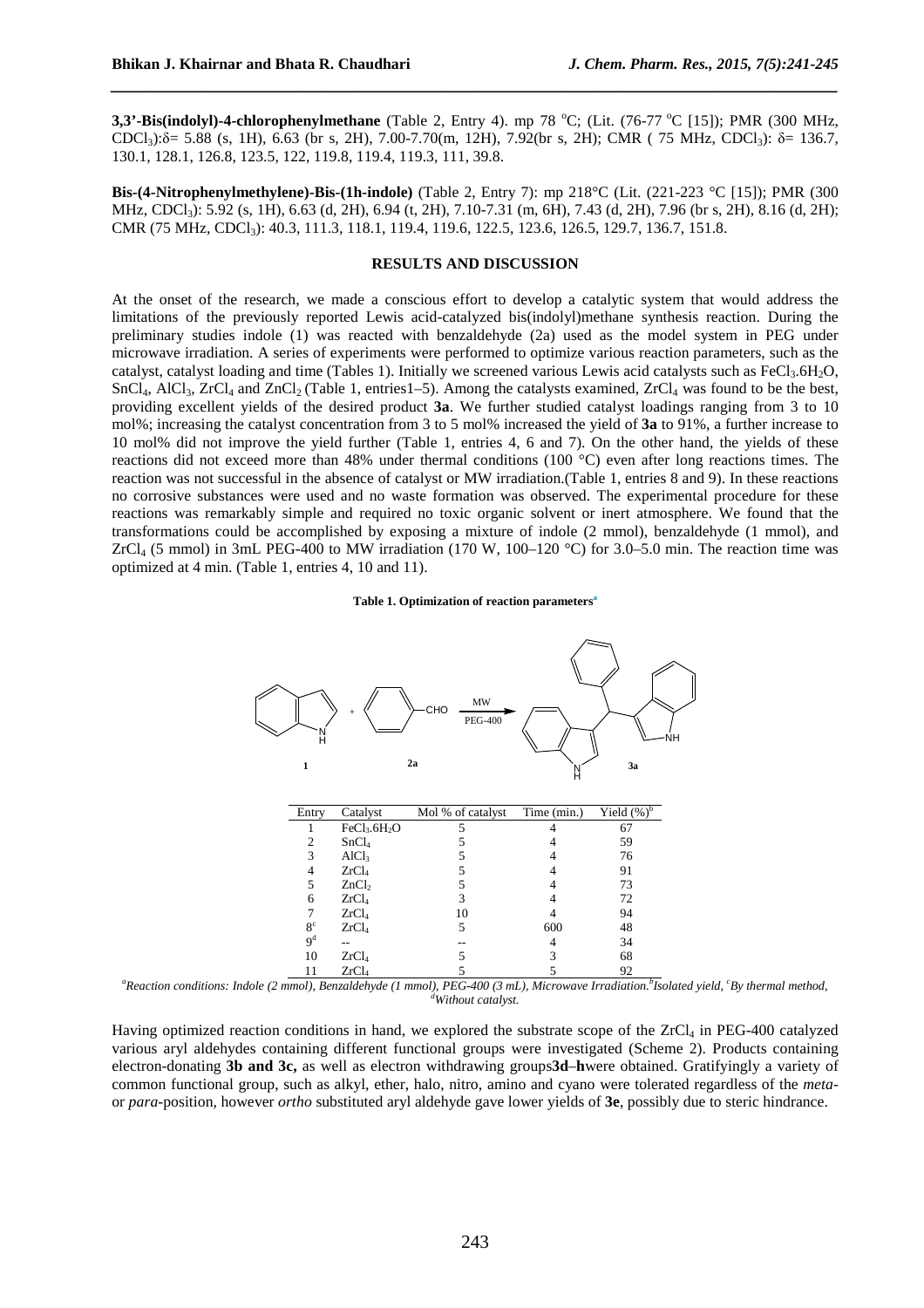

#### **Table 2. Substrate study for bis(indolyl)methane synthesis reaction<sup>a</sup>**

*\_\_\_\_\_\_\_\_\_\_\_\_\_\_\_\_\_\_\_\_\_\_\_\_\_\_\_\_\_\_\_\_\_\_\_\_\_\_\_\_\_\_\_\_\_\_\_\_\_\_\_\_\_\_\_\_\_\_\_\_\_\_\_\_\_\_\_\_\_\_\_\_\_\_\_\_\_\_*

*<sup>a</sup>Reaction conditions: Indole (2 mmol), arylaldehyde (1 mmol), ZrCl4(5mol%), (PEG-400 (3 mL), Microwave Irradiation (4 min). <sup>b</sup> Isolated yield* 

Additionally, a reuse study of the  $ZrCl<sub>4</sub>$  in PEG-400 system was carried out for the reaction of **1a** with **2a** to obtain **3a**. After irradiation for 4 min, the reaction mixture was extracted with a mixture of hexane/ethyl acetate 95/5 (3x) 3.0 mL). The upper organic phase was removed, the solvent evaporated and the product **3a** was isolated. The remaining inferior phase containing a mixture of ZrCl4/PEG-400 was dried under vacuum and directly reused for further reactions, simple by adding more reagents **1a** and **2a**. **3a** was obtained in 88%, 76%and 68% yields after successive cycles showing a good level of efficiency. (Table 3).

#### **Table 3. Recycle study of the catalytic system<sup>a</sup>**



*<sup>a</sup>Reaction conditions: Indole (2 mmol), benzaldehyde (1 mmol), ZrCl4 (5mol%), (PEG-400 (3 mL), Microwave Irradiation (4 min). <sup>b</sup> Isolated yield* 

## **CONCLUSION**

In conclusion we have developed an efficient  $ZrCl<sub>4</sub>$  mediated, green method for the synthesis of bis(indolyl)methane by using PEG-400 as the solvent medium under microwave irradiation. The mild reaction conditions, operational simplicity, and volatile-solvent free conversion, application of a nontoxic and recyclable catalytic system, high yields and rapid formation of the products are the notable advantages of this method. These remarkable characteristics made this new protocol economically and eco-friendly attractive, inexpensive and offering the possibility of perform the reaction in the absence of toxic organic solvents.

#### **Acknowledgements**

The author B.J.K. is greatly thankful to Council of Scientific and Industrial Research (CSIR), New Delhi, India for providing the research fellowship.

# **REFERENCES**

[1] L Morgan; R Schunior. *J. Org. Chem.* **1962**, 27, 3696.

[2] D Dolphin. *J. Heterocycl. Chem.* **1970**, 7, 275.